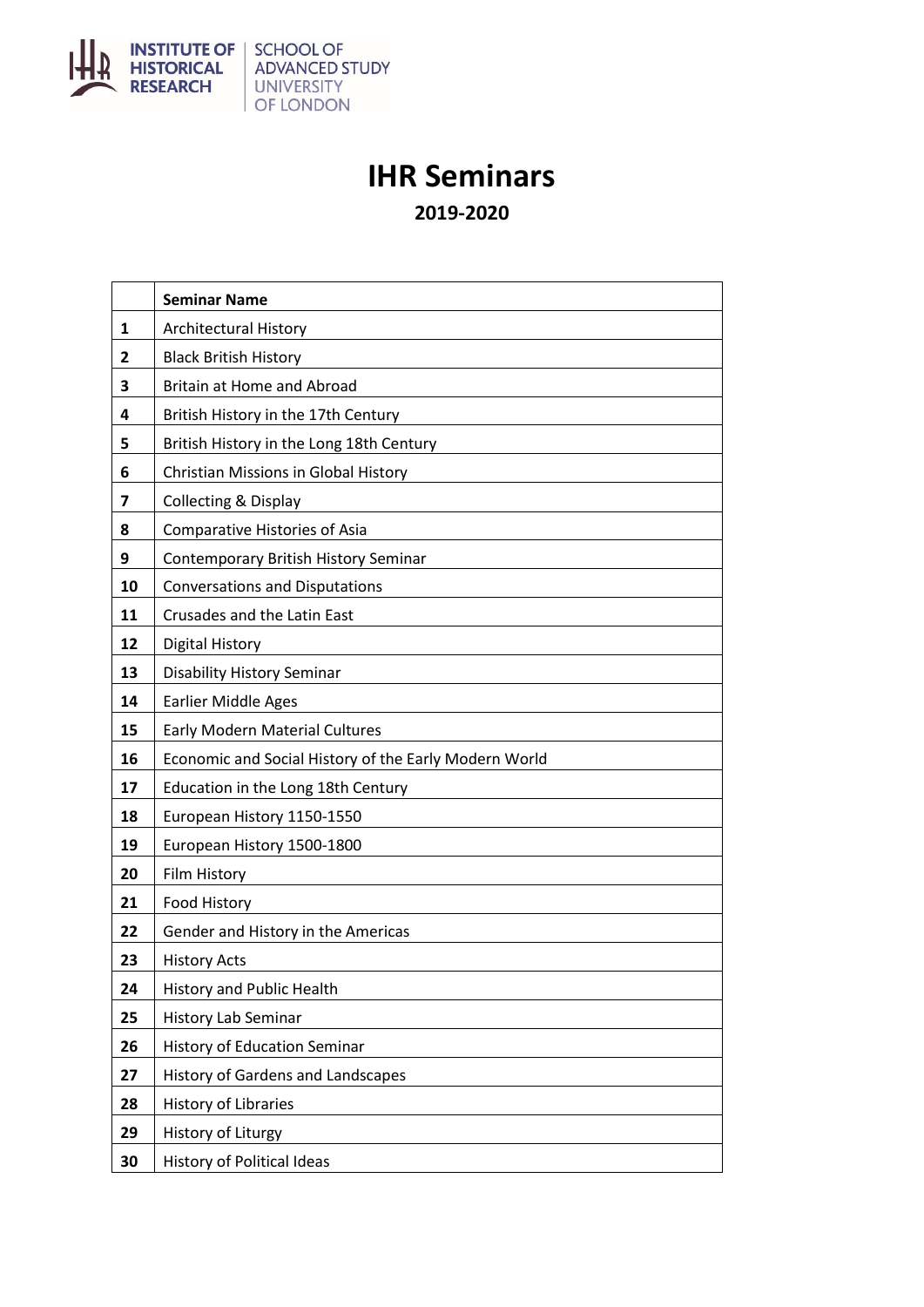

| 31 | History of political Ideas/Early Career Seminar                            |
|----|----------------------------------------------------------------------------|
| 32 | <b>History of Sexuality Seminar</b>                                        |
| 33 | Imperial and World History                                                 |
| 34 | Imperial and World History Colonial/Postcolonial New Researchers' Workshop |
| 35 | Institutions of British Government - in partnership with The Strand Group  |
| 36 | Interdisciplinary Seminar on Medievalism                                   |
| 37 | <b>International History Seminar</b>                                       |
| 38 | Jewish History                                                             |
| 39 | Late Medieval and Early Modern Italy                                       |
| 40 | Late Medieval Seminar                                                      |
| 41 | Latin American History                                                     |
| 42 | Life-Cycles                                                                |
| 43 | London Group of Historical Geographers                                     |
| 44 | London POTUS Group                                                         |
| 45 | London Society for Medieval Studies                                        |
| 46 | Low Countries History                                                      |
| 47 | Maritime History & Culture                                                 |
| 48 | Marxism In Culture                                                         |
| 49 | Media History Seminar                                                      |
| 50 | Medieval and Tudor London                                                  |
| 51 | Military History Seminar                                                   |
| 52 | Modern British History Postgraduate Reading Group                          |
| 53 | Modern French History                                                      |
| 54 | <b>Modern German History</b>                                               |
| 55 | Modern Italian History                                                     |
| 56 | Modern Religious History                                                   |
| 57 | North American History                                                     |
| 58 | Oral History                                                               |
| 59 | Parliaments, Politics and People                                           |
| 60 | People, Place and Community                                                |
| 61 | Philosophy of History                                                      |
| 62 | Psychoanalysis and History                                                 |
| 63 | <b>Public History Seminar</b>                                              |
| 64 | Religious History of Britain 1500-1800                                     |
| 65 | Rethinking Modern Europe                                                   |
| 66 | Socialist History                                                          |